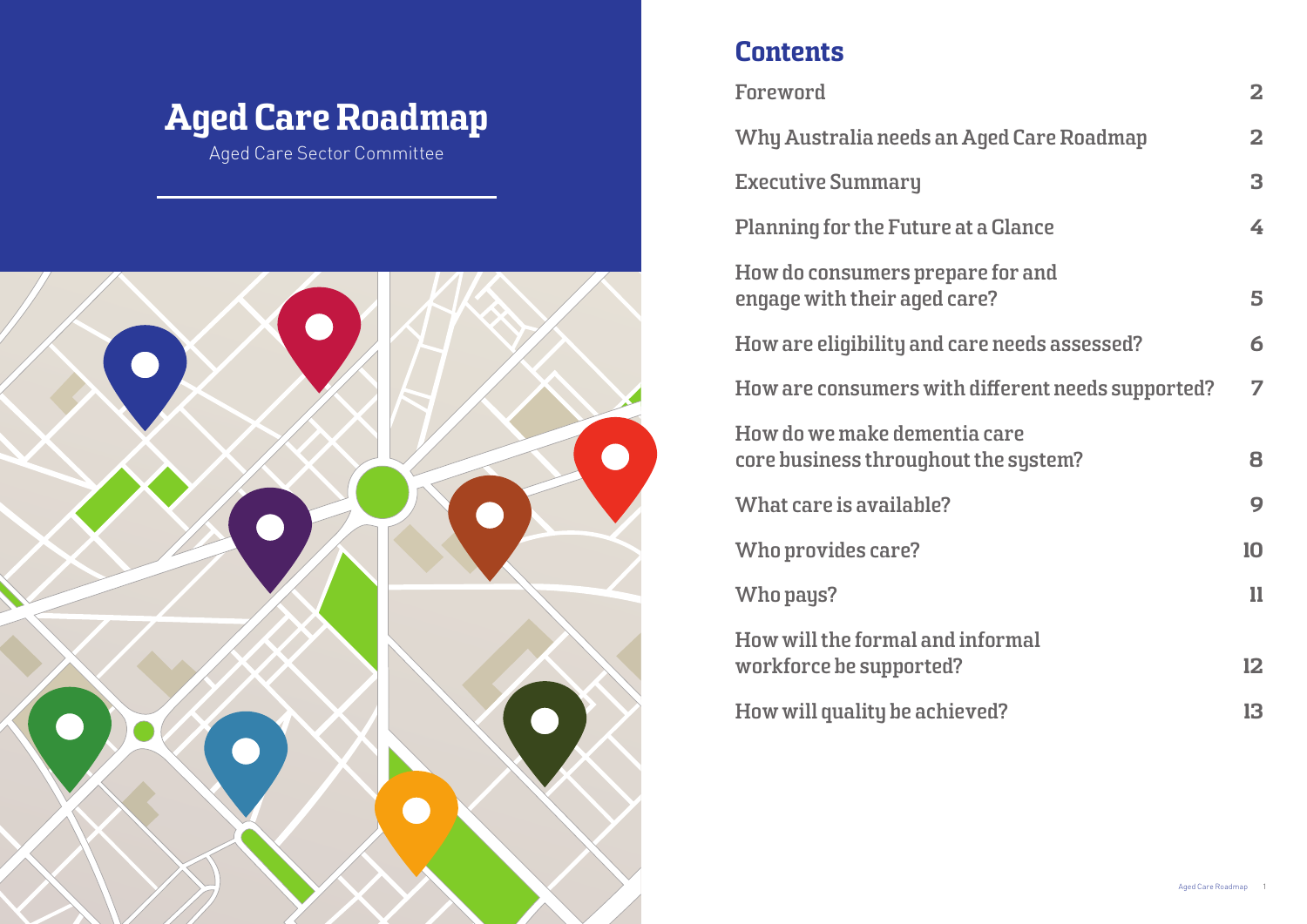## Why Australia needs an Aged Care Roadmap

The Productivity Commission's 2011 Inquiry Report Caring for Older Australians recommended fundamental reform of the aged care system to address limited consumer choice, inconsistent inequitable Government subsidies and user contributions, and variable quality. Changes have been progressively introduced in response to the Commission's report and are delivering improvements.

The aged care system is operating more like a consumer-driven market, but further reform is needed to address information asymmetries and increase choice and control for consumers. Providers are seeking a lighter touch approach to regulation to allow innovation in how they deliver services. The system also needs to be affordable for individuals, fiscally sustainable for Government and the community.

> The development of the Roadmap has been informed by key policy documents, including the Aged Care Sector Statement of Principles and the National Aged Care Alliance's Blueprint 'Enhancing the quality of life of older people through better support and care' (June 2015).

The Aged Care Roadmap has been developed by the Aged Care Sector Committee to outline what is required to realise a sustainable, consumer-led aged care market, where consumers have increased choice and control of what care and support they receive, as well as where, how and when they receive it.

The Roadmap broadly aligns with and continues the changes that commenced with the Productivity Commission's recommendations. It takes account of the progress to date, and identifies areas for further action to respond to future challenges and transform aged care in nine key domains:

- How do consumers prepare for and engage with their aged care?
- How are eligibility and care
- needs assessed? • How are consumers with
- different needs supported?
- How do we make dementia core business
- throughout the system?
- What care is available?
- Who provides care?
- Who pays?
- How will the formal and informal
- workforce be supported?
- How will quality be achieved?

## <span id="page-1-0"></span>Foreword

In April 2015, the Australian Government tasked the Aged Care Sector Committee with developing a roadmap that sets out future reform directions for aged care.

As Chair of the Aged Care Sector Committee, I am pleased to present the Aged Care Roadmap which represents our views on what is needed to achieve a sustainable, consumer driven and market based system. While the Roadmap is a product of the Committee, we urge that it be used by current and future governments, industry and consumers to shape reforms in coming years.

> "The aged care sustem suffers key weaknesses. It is difficult to navigate. Services are limited, as is consumer choice. Quality is variable. Coverage of needs, pricing, subsidies and user co-contributions are inconsistent or inequitable. Workforce shortages are exacerbated by low wages and some workers have insufficient skills." Productivity Commission Inquiry Report 'Caring for older Australians' (2011)

The aged care system has undergone significant change in recent years to become more consumer focussed. Our aged care system is in transition and we need to ensure it is viable and sustainable into the future. We also need to ensure that it can support older people to maintain their independence and receive support and care that is sensitive and appropriate, where and when they need it.

Increased consumer choice will be a major change into the future. A fiscally sustainable aged care system that requires consumers to contribute to their care costs where they can afford to do so means that there will be increased consumer expectations for greater choice and control. The ability for consumers to choose who provides care and support will create a more competitive and innovative market. This, accompanied by an aged care sector that has more flexibility to respond to the increasing diversity of consumers' care needs, preferences and financial circumstances will contribute to a sustainable system.

In developing the Roadmap, the Committee observed that health, housing, superannuation, retirement incomes, enterprise bargaining and labour supply (through immigration) influence consumer and market behaviour in aged care. While the Committee felt that they were not directly in scope for the Roadmap, it was important to acknowledge these interdependencies.

The aged care sector welcomes the opportunities this Roadmap presents and looks forward to working with government to maximise the capacity of the aged care system, to become a consumer driven, market based sustainable aged care system.

We look forward to working with leaders in government, the aged care sector, research organisations, communities, consumers and other key stakeholders to ensure these opportunities are realised for our future aged care population.

#### David Tune AO PSM

Chair, Aged Care Sector Committee March 2016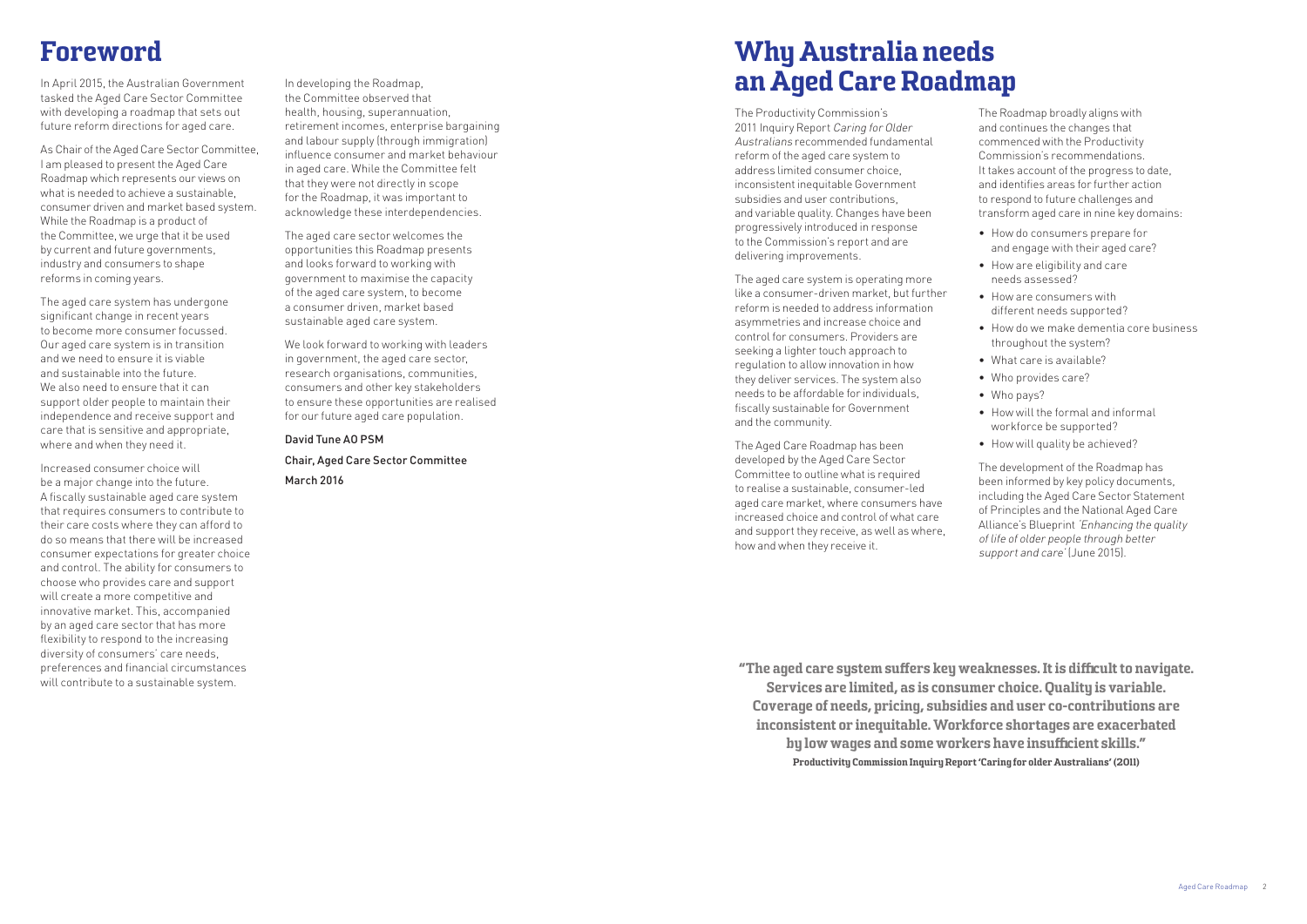# <span id="page-2-0"></span>Executive Summary

The Aged Care Roadmap sets out the path to a system where people are valued and respected, including their rights to choice, dignity, safety (physical, emotional and psychological) and quality of life. They (together with their families and carers) will have access to competent, affordable and timely care and support services through **a consumer driven, market based, sustainable aged care system**.

Key features of this system are:

#### Consumers, their families and carers are proactive in preparing for their future care needs and are empowered to do so

Older Australians will be proactive, and will be encouraged and supported to have early conversations about when they may require care and support. They will understand what options are available and how to use their own resources to meet their care needs. A range of appropriate information and support services (including independent advocacy) will be made available by government to enable informed decision making regarding care options.

#### A single government operated assessment process that is independent and free, and includes assessment of eligibility, care needs, means and maximum funding level

Any older person may seek an aged care assessment, including those with the means to self-fund their care and support, to help them to make informed choices about their care. The assessment will consider time limited and ongoing needs. taking into account physical and medical needs, emotional wellbeing, existing formal/informal support arrangements and individual circumstances. An assessment process, independent of providers, will be an essential pre-requisite for older people to receive government support and the assessment will determine the level of government funding based on a person's needs and their ability to fund their own care and support.

#### Regardless of cultural or linguistic background, sexuality, life circumstance or location, consumers can access the care and support that they need

Older people should be able to choose and access aged care, regardless of their individual circumstances, however they may require additional support to do so. Assessment of need will consider individual circumstances. Government-set core standards will require providers to treat all consumers with dignity and respect, not to discriminate, and to design services around the preferences and needs of individuals. There will be continued investment in improving providers' capacity to meet the diverse needs of consumers, and monitoring of access patterns to identify and address barriers so consumers are able to access the care they need.

### The community is dementia aware and dementia care is integrated as core business throughout the aged care system

Older people with dementia have the same rights as all other people, however they may require additional support to exercise choice and access services. Government and providers will continue to work together to ensure dementia care is evidence based and research is translated into improved dementia care and services in a timely way. Providers will have good dementia awareness and be able to identify and appropriately refer consumers requiring dementia support.

#### A single aged care and support system that is market based and consumer driven, with access based on assessed need

Aged care and support will be delivered based on consumer need. Consumers will be able to choose the setting (be it in a person's home, in the community or in a residential setting) and the types of care and support they receive. Care and support will be available on an episodic, short term early intervention/restorative, and ongoing basis. Government will no longer regulate the number or distribution of services. The market will respond to consumer demand, however when it doesn't or can't respond, government will act as a safety net to ensure services are available and accessible to those in need.

#### A single provider registration scheme that recognises organisations registered or accredited in similar systems, and that has a staged approach to registration depending on the scope of practice of the providers

Providers will have greater flexibility and incentive to develop innovative and responsive services that respond to consumer needs and expectations. They will be registered to provide care and support, based on their scope of practice, and similar registration or participation in other accreditation systems will be recognised for particular categories of registration. Providers who wish to receive government contributions and list on My Aged Care must be a registered or recognised provider.

#### Sustainable aged care sector financing arrangements where the market determines price, those that can contribute to their care do, and government acts as the 'safetu net' and contributes when there is insufficient market response

Consumers will be primarily responsible for their accommodation and everyday living costs, as they have been throughout their lives. Providers will determine how much they expect consumers to pay for their accommodation/everyday living, and care/support costs. Government will set and publish reasonable prices it will pay on behalf of consumers who cannot afford to fully meet their own costs. Consumers' lump sum payments will be protected.

#### A well-led, well-trained workforce that is adept at adjusting care to meet the needs of older Australians

The aged care sector will be considered a desirable and rewarding place to work, with providers attracting and maintaining a well-led, flexible and responsive workforce. Unpaid carers and volunteers will continue to be supported and recognised as having an important role in caring for older people. Networks and partnerships between the aged care and other industries (education, research and employment) will boost supply, and the needs of care industries (aged care, health, disability and child care) will be considered in the development of government policies and programmes.

#### Greater consumer choice drives quality and innovation, responsive providers and increased competition, supported by an agile and proportionate regulatory framework

Consumer protections will include core standards, compliance and an independent complaints mechanism, with providers required to meet core standards based on their registration category and scope of practice. Government will have a more proportionate regulatory framework that gives providers freedom to be innovative, whilst ensuring a safety net for consumers. Platforms will exist for providers to market their services, including by demonstrating the quality of what they deliver beyond these consumer protections. Consumers will drive quality and innovation by exercising choice as to which provider/s they use.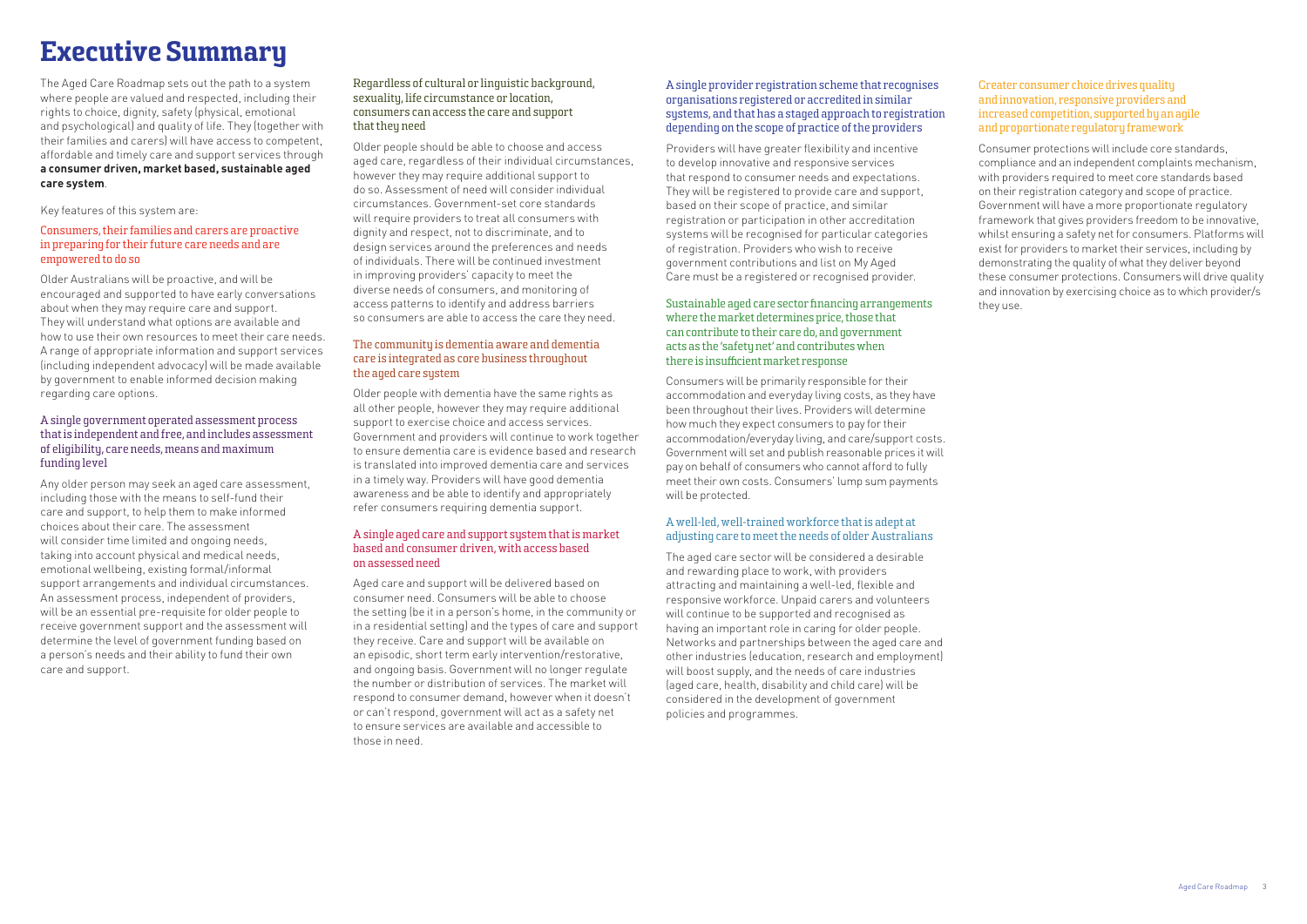Consumers, their families and carers are proactive in preparing for their future care needs and are empowered to do so

egardless of cultural or linguistic background, sexuality, life circumstance or location, consumers can access the care and support they need

A single government operated assessment process that is independent and free, and includes assessment of eligibility, care needs and maximum funding level

A single aged care and support system that is market based and consumer driven, with access based on assessed need

The community is dementia aware and dementia care is integrated as core business throughout the aged care system

| Domain                                                                                  | Short Term (within 2 years)                                                                                                                                                                                                                                                                                                                                                                                                                               | <b>Medium Term (3-5 years)</b>                                                                                                                                                                                                                                                                                                                                                                  | Long Term (5-7 years)                                                                                                                                                                                                                                                                                         | Destination                                                                                                                                                                              |
|-----------------------------------------------------------------------------------------|-----------------------------------------------------------------------------------------------------------------------------------------------------------------------------------------------------------------------------------------------------------------------------------------------------------------------------------------------------------------------------------------------------------------------------------------------------------|-------------------------------------------------------------------------------------------------------------------------------------------------------------------------------------------------------------------------------------------------------------------------------------------------------------------------------------------------------------------------------------------------|---------------------------------------------------------------------------------------------------------------------------------------------------------------------------------------------------------------------------------------------------------------------------------------------------------------|------------------------------------------------------------------------------------------------------------------------------------------------------------------------------------------|
| <b>How do</b><br><b>consumers</b><br>prepare for and<br>engage with<br>their aged care? | • Promote positive societal attitudes about aged care<br>and benefits of talking about and planning for aged care.<br>• Improve access to information and support services,<br>including advocacy.<br>• Co-design strategies to support consumer empowerment.<br>• Start building the narrative around social expectations<br>- who is responsible for what decisions and who<br>has to pay by starting to communicate why long term<br>change is needed. | Continue to highlight the individual benefits of talking<br>and planning early and increasing awareness of<br>home care services.<br>Continue to support informed consumer choice by<br>enhancing information published on My Aged Care.<br>• Implement measures to support greater consumer<br>empowerment based on the co-design process.                                                     | • Continue to build long term messaging,<br>based on ongoing evaluation.<br>• Continue to expand My Aged Care to become<br>a core component of a virtual aged care market.                                                                                                                                    | Consumers, their families ar<br>proactive in preparing for t<br>care needs and are empowe                                                                                                |
| <b>How are</b><br>eligibility and<br>care needs<br>assessed?                            | • Rollout of a national screening<br>and assessment framework.<br>• Implement a single assessment process for eligibility,<br>care needs and funding level for home care.                                                                                                                                                                                                                                                                                 | · Establish an integrated assessment workforce.<br>• Establish an assessment process for eligibility,<br>needs and funding levels for the new integrated<br>care at home programme.                                                                                                                                                                                                             | · Single assessment framework extended<br>to cover residential and flexible care.<br>and becomes service agnostic.                                                                                                                                                                                            | A single government operated<br>process that is independen<br>and includes assessment o<br>care needs and maximum fu                                                                     |
| <b>How are</b><br>consumers with<br>different needs<br>supported?                       | • Identify barriers that constrain access and choice for<br>consumers and implement strategies to address these.<br>• Identify information and support needs of providers serving<br>consumers with different needs and develop information<br>products to help them prepare for the long term.                                                                                                                                                           | Ongoing evaluation, review and enhancement<br>of information and support products.<br>Government and providers will monitor and<br>adapt strategies that address barriers to access<br>and choice for consumers.                                                                                                                                                                                | • Government and providers will continue to monitor<br>and adapt strategies that address barriers to access<br>and choice for consumers.                                                                                                                                                                      | Regardless of cultural or linguis<br>sexuality, life circums<br>or location, consumers ca<br>the care and support the                                                                    |
| <b>How do we make</b><br>dementia care<br>core business<br>throughout<br>the system?    | • Consolidate existing dementia programmes.<br>· Identify information and support needs of<br>people with dementia and their informal carers<br>and develop information products to assist<br>these people to prepare for the long term.                                                                                                                                                                                                                  | • An appropriately knowledgeable and skilled workforce<br>delivers quality care to people with dementia.<br>· Quality, consumer directed dementia care is core business.<br>Government to increase the number of specialist<br>dementia care units for people with extreme and very<br>severe behavioural and psychological symptoms<br>associated with dementia.                               | • Government and providers continue to work<br>together to ensure dementia care is evidence based,<br>and research knowledge is translated into care<br>in a timely manner resulting in improved quality<br>of services.                                                                                      | The community is dementia<br>dementia care is integrate<br>business throughout the aged                                                                                                  |
| <b>What care</b><br>is available?                                                       | • Government will reduce controls on distribution<br>of places and pilot allocation of places with<br>minimal regional restrictions.<br>• Develop robust modelling for estimating<br>future demand.<br>• Home Care Package consumers choose any<br>provider to deliver care and packages are portable.                                                                                                                                                    | • Monitor unmet demand and supply patterns to<br>inform removal of supply controls in aged care.<br>• Cease the allocation process for residential<br>care places.<br>• Amalgamate existing home care programmes to<br>form an integrated care at home programme with<br>individualised funding that follows the consumer.                                                                      | • Seamless movement between home based<br>and residential care with true consumer choice<br>of care and provider across the spectrum.<br>• Uncap supply.<br>• Remove distinction between care at home and<br>residential care, creating a single aged care system<br>- agnostic as to where care is received. | A single aged care and supp<br>that is market based and cons<br>with access based on asse                                                                                                |
| <b>Who</b><br>provides<br>care?                                                         | • Streamline process for approved providers of one<br>type of care to apply to provide another type of care.<br>· Scope changes needed to move 'approved provider'<br>to 'registered provider' status.                                                                                                                                                                                                                                                    | Establish categories of registration for providers.<br>• Commonwealth Home Support Programme and<br>Home Care Programme providers transition<br>to care at home registered providers.                                                                                                                                                                                                           | • Transition remaining approved providers<br>to registered providers.<br>• Implement capacity for 'mutual recognition'<br>of similar registration/accreditation systems.                                                                                                                                      | A single aged provider registr<br>that recognises organisations<br>accredited in similar systems<br>a staged approach to registrat<br>on the scope of practice of th                     |
| Who pays?                                                                               | • Undertake work on current funding, financing<br>and means testing arrangements in order to<br>establish longer term financing arrangements.<br>• Determine the market informed price<br>government is prepared to pay.<br>• Examine alternative arrangements<br>to the Bond Guarantee Scheme.                                                                                                                                                           | • New financial products are available to support<br>consumer choice.<br>• Measures are in place to enable continued access<br>for vulnerable consumers including additional<br>government assistance if required.<br>Integrate fee arrangements for home care<br>and Commonwealth home support to support<br>the new care at home programme.<br>• Reform or replace the Bond Guarantee Scheme. | • Means test all income and assets.<br>• A consumer will receive the same<br>government contribution, regardless of<br>whether they are receiving care and support<br>in their home or in a residential setting.                                                                                              | Sustainable aged care secto<br>arrangements where the<br>determines price, those that c<br>to their care do, and goverr<br>as the 'safety net' and contri<br>there is insufficient marke |
| <b>How will the</b><br>formal and<br><b>informal</b><br>workforce be<br>supported?      | • Clarify the roles of government and providers<br>on workforce matters.<br>• Leverage government programmes that will<br>boost workforce supply.<br>• Develop an integrated plan for carer support services.                                                                                                                                                                                                                                             | • Develop career structures and pathways within aged<br>care and across care and community services sectors.<br>• Implement actions from the integrated plan for<br>carer support services to support unpaid carers.                                                                                                                                                                            | • Continue to implement actions from the integrated plan<br>for carer support services to support unpaid carers.                                                                                                                                                                                              | A well-led, well-trained w<br>that is adept at adjusting ca<br>the needs of older Aust                                                                                                   |
| <b>How will</b><br>quality be<br>achieved?                                              | • Government co-designs and pilots a single set<br>of core aged care standards.<br>• Publish information on My Aged Care about<br>providers' performance against standards.<br>• Consumer choice supported by better<br>information to drive competition and quality.                                                                                                                                                                                     | • Implement the single set of core aged care standards.<br>• Providers grow capacity to support co-regulation<br>and earned autonomy.<br>• Publish differentiated performance information on<br>core standards and quality indicators on My Aged Care<br>in order to continue to drive competition and quality.                                                                                 | • Review of aged care standards.<br>• Fully implement co-regulation and earned autonomy.<br>• Government does not regulate beyond<br>consumer protections (core standards).                                                                                                                                   | Greater consumer choice dr<br>and innovation, responsive p<br>increased competition, suppor<br>and proportionate regulator                                                               |

A single aged provider registration scheme that recognises organisations registered or accredited in similar systems, and that has a staged approach to registration depending on the scope of practice of the providers

Sustainable aged care sector financing arrangements where the market determines price, those that can contribute to their care do, and government acts as the 'safety net' and contributes when there is insufficient market response

A well-led, well-trained workforce that is adept at adjusting care to meet the needs of older Australians

Greater consumer choice drives quality and innovation, responsive providers and increased competition, supported by an agile and proportionate regulatory framework

system A consumer driven, market based, sustainable aged care system **P**  $\overline{\sigma}$  $\bigcup$  $\overline{C}$  $\bigcirc$  $\overline{O}$  $\sigma$  $\overline{\omega}$  $\overline{q}$ justaina  $\sigma$  $\overline{\phantom{a}}$  $\overline{\mathsf{C}}$  $\sigma$ driven, market ba nsumer  $\overline{O}$  $\bigcup$  $\blacktriangleleft$ 

# <span id="page-3-0"></span>Planning for the Future at a Glance\*

**\*The short, medium and long-term actions highlighted in this table are a subset of all the actions, as outlined in the individual nine domain pages.**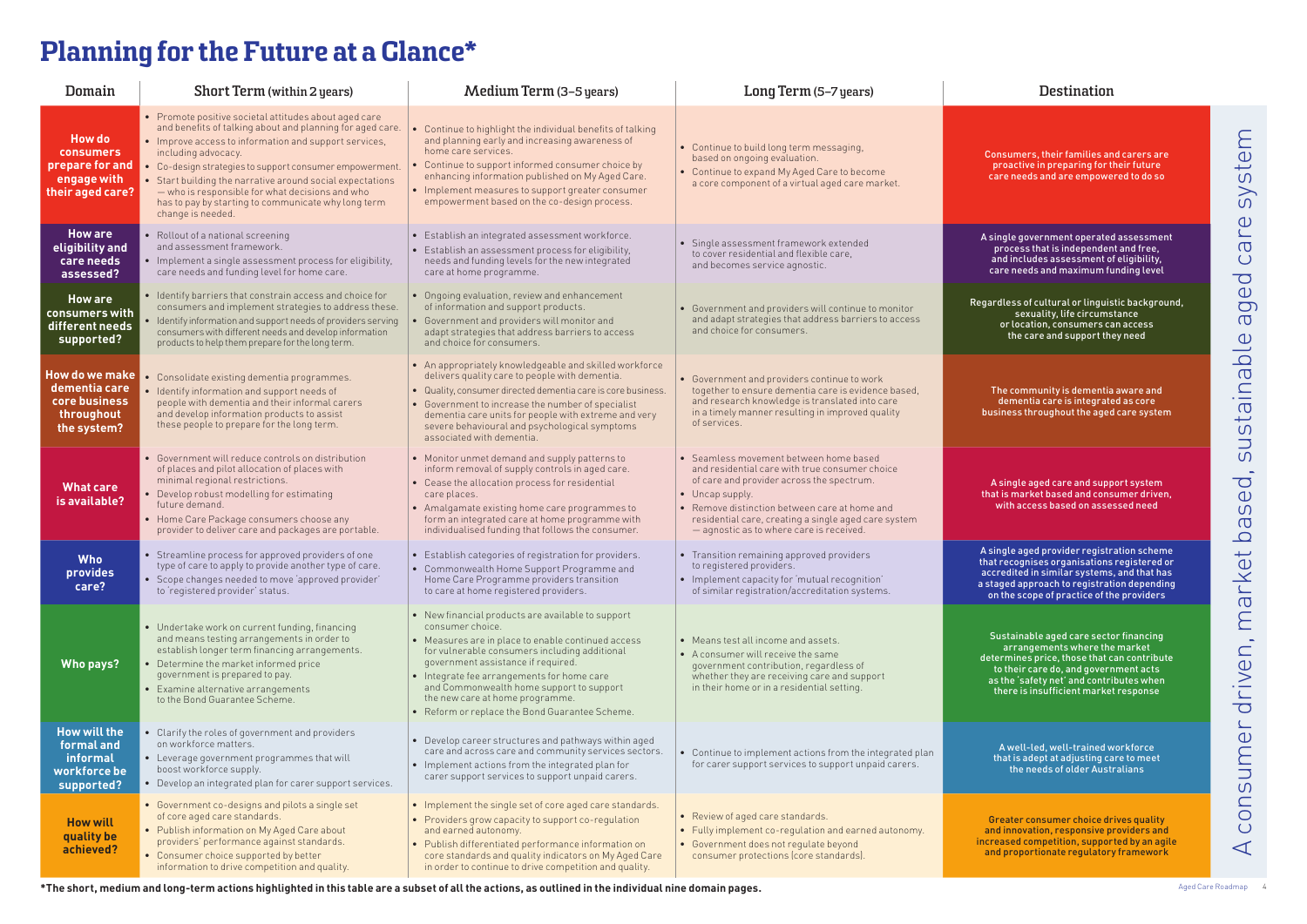### Medium term (3–5 years)

#### **Attitudes**

- Continue to highlight the individual benefits of talking and planning early and increasing awareness of home care services.
- Identify whether consumers not yet in the system have shifted in their attitudes and readiness to engage with aged care. If not, continue as previously.
- If there has been increased consciousness of aged care issues, build on the messaging to influence societal attitudes and expectations, with more detail about the consequences of inaction and benefits of change.
- Consumers understand the opportunities and potential benefits of equity release and are supported to identify low risk products.

#### **Information**

- Information published on My Aged Care includes transparent information about the quality of individual services from a consumer perspective to support quality improvement, choice and informed decision-making.
- Build My Aged Care brand awareness and also brand attributes (trusted, easy to use, secure, helpful) to create positive brand associations among consumers and intermediaries.

#### **Empowerment**

• Implement measures to support greater consumer empowerment based on the co-design process.

### Long term (5–7 years)

#### **Attitudes**

• Continue to build on long term messaging, as appropriate given how far consumer attitudes have moved on (based on ongoing evaluation).

#### **Information**

• My Aged Care to continue to be expanded to become a core component of a virtual aged care market.

"Consumers will be viewed as active partners throughout the care journey and be part of decision making processes. They will be given the resources and information they need to make informed decisions." Aged Care Sector Statement of Principles

### **Destination**

**CONSUMERS, THEIR CARERS AND FAMILY ARE PROACTIVE IN PREPARING FOR THEIR FUTURE CARE NEEDS AND EMPOWERED TO DO SO.**

Societal attitudes about aged care are positive.

Providers and consumers have the same understanding of aged care being individualised with consumer choice.

Consumers are proactive, and discuss and plan ahead for when they may require care and support.

Aged care is available for all those in need, and those who can contribute will. People will understand that this may mean utilising their assets more fully.

Consumers, their carers and family, regardless of their individual needs and circumstances are empowered to take control and make informed decisions regarding their care and support needs.

To support this:

- information is provided on My Aged Care, but it is acknowledged that information may come from different sources (government responsible for making My Aged Care as accessible and user friendly as possible to meet consumer needs);
- support services including improved advocacy and other support mechanisms are available (co-design of support services so they best meet need, supported by government funding);
- quality standards that drive change (e.g. focussed on partnership and choice) are introduced;
- informal networks are utilised to empower consumers with their decision making;
- providers are also actively committed to and engaged in empowering consumers; and
- peer to peer support programmes are available.

Consumers, their carers and families are supported to access information and to make well informed decisions.

Intermediaries (e.g. GPs, counsellors, community, pharmacists, assessors, financial advisors) are well informed and able to provide information and support to consumers.

### <span id="page-4-0"></span>**What's currently in place?**

My Aged Care is the entry point into the aged care system. It assists older people, their families and carers to access aged care information, and find Commonwealth funded aged care services in their local area. It includes a website, contact centre, central client record, web-based portals for consumers, assessors and service providers and the ability for providers to self-manage information about the services they deliver. Current support services for existing and/or potential aged care consumers include advocacy programmes, Community Visitors Scheme, Home Care Today website, Financial Information Service and Aged Care Complaints Scheme.

## **What needs to be done?**

### Short term (within 2 years)

#### **Attitudes**

- Promote positive societal attitudes about aged care and benefits of talking about, and planning for aged care.
- Celebrate successes and achievements.
- Start making the journey about the consumer what do we want the consumer/consuming public to be saying about the system and about the reforms.
- Start building the narrative around social expectations — who is responsible for what decisions and who has to pay by starting to communicate why long term change is needed and societal benefits of change.
- Messaging can be more sophisticated for those already in the system because they have greater baseline awareness.

#### **Information**

- Improve access to information and services, including through My Aged Care functionality, to adequately support all consumers, irrespective of their level of knowledge of aged care, by:
- > access to quality information and reviews of services:
- > self-assessment and registration;
- > access to information on the fees and costs of a full range of aged care services;
- > access to information for Commonwealth and privately funded services;
- > publication by providers of their policies on staffing levels and qualifications for their services; and
- > continue to build My Aged Care brand awareness.
- Consider how we can more effectively leverage natural intermediaries (e.g. GPs, counsellors, community, pharmacists, assessors, financial advisors) to reinforce messages.
- Support for people with dementia, cognitive impairment and special needs to ensure that they can access, understand and use information and services — including information about the quality of services from a consumer perspective — to support choice, informed decision-making and access to care and support that meets their needs.
- The 2016–17 Legislated Review will consider the effectiveness of arrangements for facilitating access to aged care services.

#### **Empowerment**

- Undertake process of co-design with consumers and the sector as to how to support greater consumer empowerment, fully incorporating the needs of specific groups (including Aboriginal and Torres Strait Islanders; people from culturally and linguistically diverse backgrounds; homeless people; and Lesbian, Gay, Bisexual, Transgender and Intersex (LGBTI) people).
- Implement new aged care advocacy programme following review of existing services and considering context and linkage to other support services. Support services are co-designed with consumers.

## **Why does it need to change?**

There is a reluctance by older people to discuss and plan for their future aged care. Too often the first point of contact with the aged care system and decisions regarding aged care needs are made during a time of crisis. It is important to change societal attitudes, culture and behaviour about aged care so that older Australians welcome the opportunity to have a conversation about their aged care needs early. To become empowered to make informed decisions and exercise choice, consumers need ready access to reliable and easy to navigate information about aged care and for some consumers, access to other supports that assist them to take control.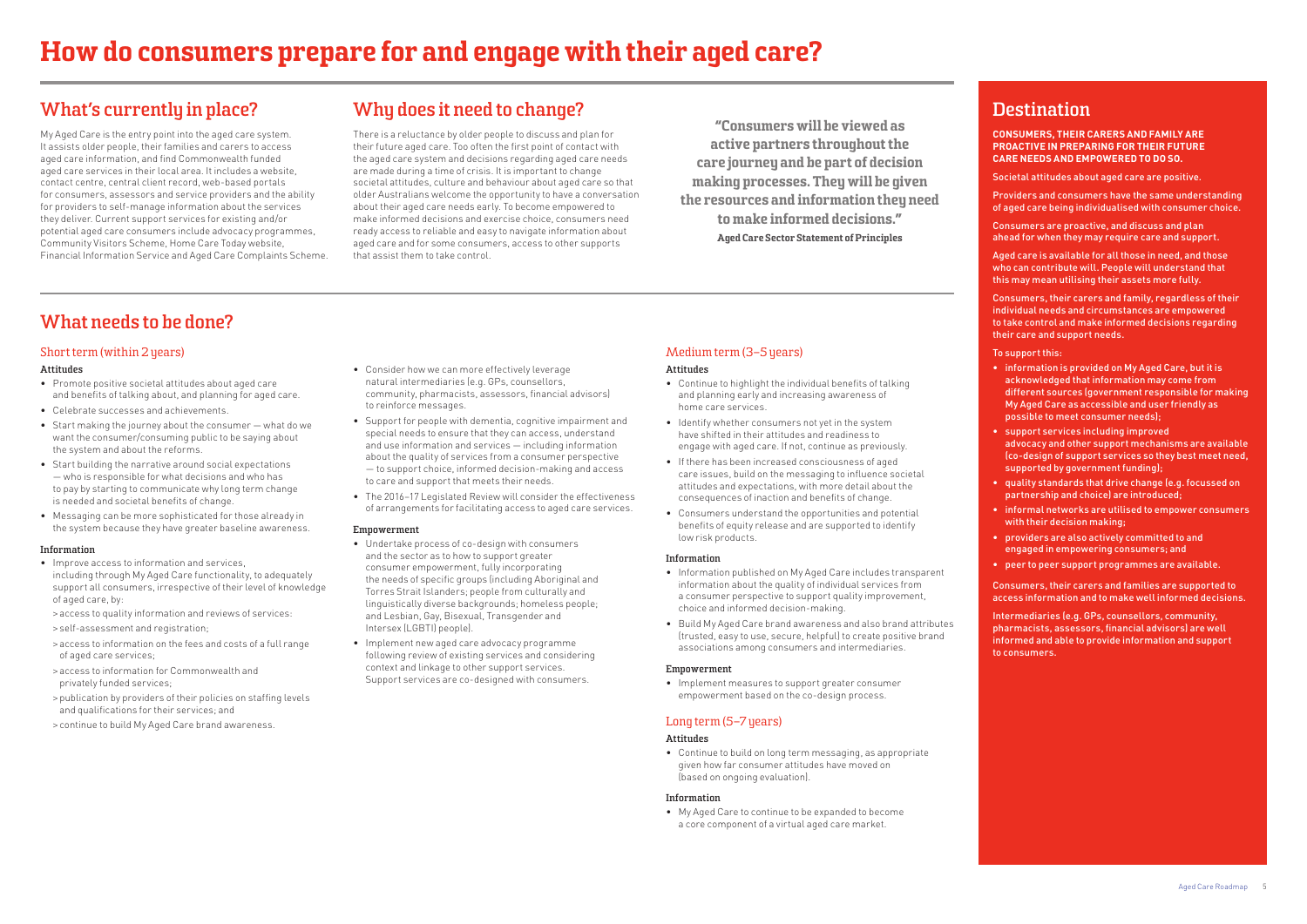"By 2050, it is expected that over 3.5 million older Australians will access aged care services each year, with around 80 per cent of services delivered in the community."

> Caring for Older Australians, Productivity Commission Report, 2011

### **Destination**

**A SINGLE GOVERNMENT OPERATED ASSESSMENT PROCESS THAT IS INDEPENDENT AND FREE, AND INCLUDES ASSESSMENT OF ELIGIBILITY, CARE NEEDS AND MAXIMUM FUNDING LEVEL.**

Government will fund and operate a service for assessing eligibility, care needs and maximum funding level, independent of providers, and free of charge.

The assessment will:

- take into account the physical and medical needs, emotional wellbeing, existing formal/informal support arrangements and individual circumstances (all factors that may influence the care and support that a consumer requires);
- not be for a particular care type (e.g. care at home or residential setting);
- determine whether care needs are time limited or ongoing;
- determine the level of need which will inform the level of funding from the government (subject to a means test); and
- be a prerequisite/requirement for government funding.

Consumers will choose how these care needs are met (setting) and how to deploy both their personal and government contributions.

Consumers who are fully self-funding (i.e. 100% personal contributions) may utilise the assessment and the information offered through My Aged Care to make informed choices regarding their care needs.

Government will determine criteria regarding reassessment/review as needs change.

There will be early identification of carer needs and planning supports or services. This will assist in reducing the reliance on more costly and reactive or crisis services, such as emergency respite.

Carers will have their needs consistently assessed and be supported in locating and accessing the services available to them.

Government will have a transparent process to forecast expenditure that is linked to eligibility and assessment of consumers.

### <span id="page-5-0"></span>**What's currently in place?**

Consumers currently seeking government funded aged care services contact My Aged Care in the first instance. My Aged Care contact centre staff ask them a number of questions in order to understand their needs. Consumers may then be referred to either a Regional Assessment Service (RAS), for consumers who have entry level aged care needs; or an Aged Care Assessment Team (ACAT), for consumers who have more complex aged care needs.

Consumers are prioritised for assessment depending on their needs and circumstances. Once assessed by either a RAS or an ACAT, the consumer is referred to potential providers to begin receiving care. Providers determine who receives care based on availability and the provider's view regarding relative need. Funding level is determined in a variety of ways, largely based on the assessment by providers.

In home care, the aged care provider will also assess the consumer (in more detail) in order to develop a care plan that is fit for purpose and consumer directed in its approach. The residential aged care provider assesses the consumer's care needs including using the Aged Care Funding Instrument to determine the government subsidy payable for that consumer.

A Carer Gateway is in place to provide practical information and resources to support carers.

### **What needs to be done?**

### Short term (within 2 years)

- Full rollout of National Screening and Assessment Framework (NSAF) — to ACATs and RASs.
- Develop and implement a single consumer-centred assessment process for eligibility, care needs and funding level for home care in 2017.
- Develop a prioritisation approach to prioritise client's access to Home Care Packages.
- Modelling to determine criteria for and frequency and nature of reassessment in integrated care at home programme.
- Development of the Integrated Plan for Carer Support Services.
- Ensure people with cognitive impairment are supported to access and participate as informed participants in assessment processes to ensure their needs are met, including carer needs.

### Medium term (3–5 years)

- Establish:
- > an integrated assessment workforce; and
- > an assessment process for eligibility, needs and funding levels for the new integrated care at home programme (Commonwealth Home Support Programme and Home Care Packages Programme).

### Long term (5-7 years)

• Extend assessment framework to cover residential care and flexible care — become service agnostic.

### **Why does it need to change?**

For assessment to fully cater to an individual consumer's needs, a single assessment pathway that is holistic in approach and assesses eligibility, care needs (including access to early intervention models, restorative approaches or longer term care options) and maximum funding levels is necessary. Increased choice for consumers means they will want a more integrated assessment process for all care types.

An efficient and effective assessment will recognise the substantive difference between a 'need' and a 'desire' and provide a mechanism to ensure appropriate use of government funds. An assessment that is independent of providers and forms the basis of government contributions will also enable greater transparency, impartiality and portability of funding.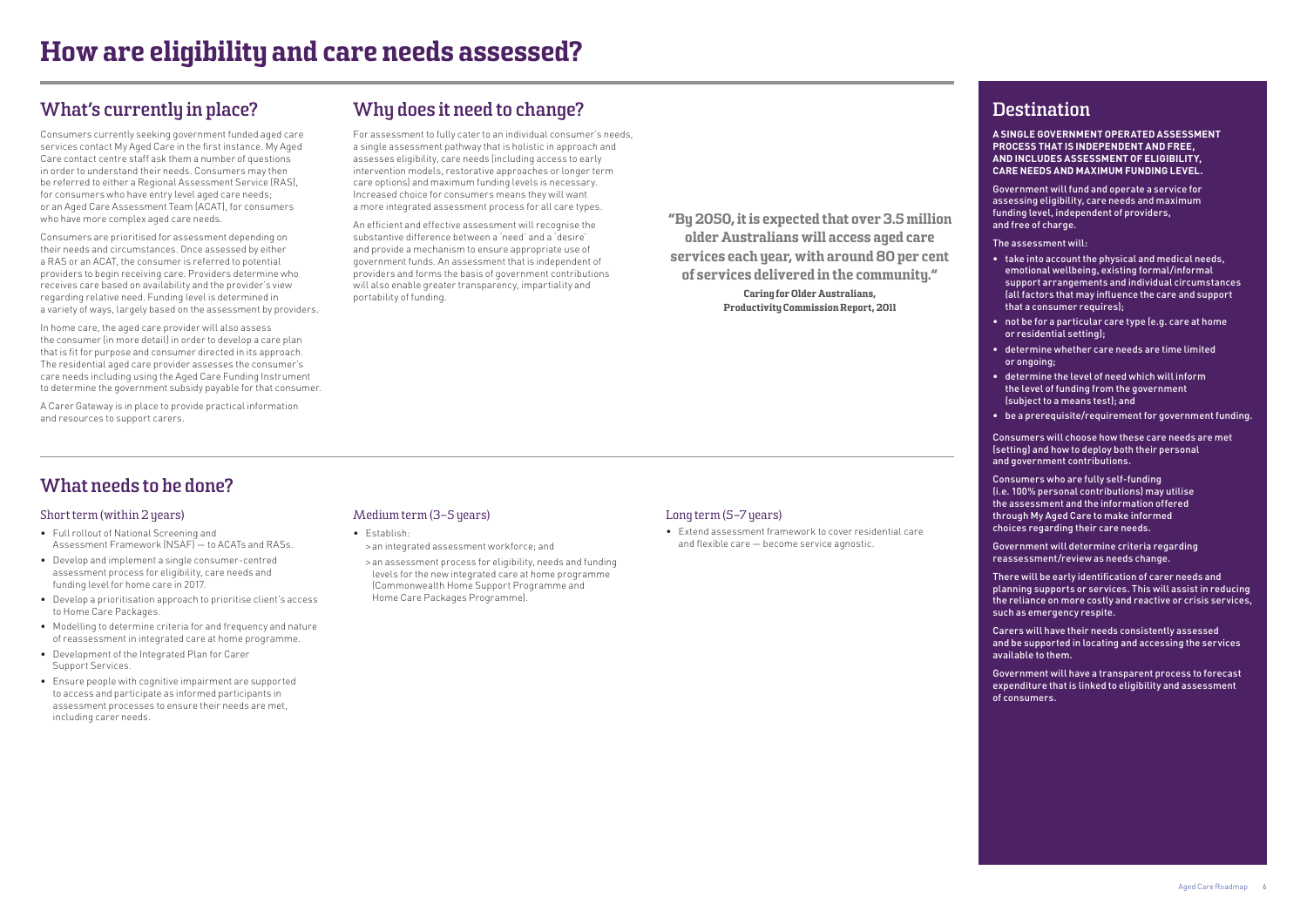"...services, which include care, assessment and information provision by service providers and Government will be delivered to consumers in a safe and effective manner that is responsive to and respectful of diversity." Aged Care Sector Statement of Principles

### **Destination**

**REGARDLESS OF CULTURAL OR LINGUISTIC BACKGROUND, SEXUALITY, LIFE CIRCUMSTANCE OR LOCATION, CONSUMERS CAN ACCESS THE CARE AND SUPPORT THEY NEED.**

Assessment of need will consider individual circumstances (i.e. cultural and linguistic background, sexuality, life circumstance, geographic location).

Government and providers will continue to invest in improving capacity of providers to meet the diverse needs of consumers.

Government will set core quality standards to continue to reflect a requirement for all providers to treat all consumers with dignity and respect, not to discriminate, and to design services around the preferences and needs of individuals. These standards will require providers to demonstrate an understanding of and respond to the characteristics of the communities in which they function.

Market will continue to develop services catering to specific special needs groups (such as services specialising in provision of care for: Aboriginal and Torres Strait Islanders; people from Culturally and Linguistically Diverse (CALD) backgrounds; Lesbian, Gay, Bisexual, Transgender and Intersex (LGBTI) people; and homeless people). My Aged Care will enable consumers to select providers that best meet their needs.

Government will monitor access patterns to identify and address any barriers so that consumers will be able to access the care that they need, regardless of cultural and linguistic background, sexuality, life circumstance or location.

Where there is insufficient market response or to support services targeting certain special needs groups, additional government assistance will continue to be provided.

Consumers will continue to have access to independent advocacy services, should they wish to access them.

### <span id="page-6-0"></span>**What's currently in place?**

Older Australians with different needs accessing aged care are supported through a variety of programmes and services. Government funding supports the National Ageing and Aged Care Strategy for People from Culturally and Linguistically Diverse (CALD) Backgrounds, National Lesbian, Gay, Bisexual, Transgender and Intersex (LGBTI) Ageing and Aged Care Strategy, a linking service, Commonwealth Home Support Programme Assistance with Care and Housing for the Aged, the National Aboriginal and Torres Strait Islander Flexible Aged Care Programme, Dementia and Aged Care Services Flexible fund, interpreting services for government funded aged care providers, and a Viability Supplement for rural and remote providers. Furthermore, the Charter of Care Recipients' Rights and Responsibilities — Residential Care and the Home Care Common Standards include equity and access to care that takes into account the unique characteristics and circumstances of each consumer. The government plays an important role in addressing barriers for consumers with different needs where there is an insufficient market response.

### **Why does it need to change?**

Ensuring consumers with different needs are supported is imperative to enable a truly consumer driven aged care system. Whilst the current system has supports for providers to meet the needs of individual groups, the move to a more market based model will require innovation to ensure equitable access and the unique and individual needs of consumers are being appropriately, safely and/or sensitively met. Consumers need to be assessed and receive services based on their individual needs, rather than categorised into groups (e.g. CALD or LGBTI). Providers need to build their capacity and be responsive to the diversity and individual needs of consumers as core business and government needs to monitor access.

### **What needs to be done?**

### Short term (within 2 years)

- Review the Aged Care Financing Authority's (ACFA) analysis and co-design changes designed to provide a sustainable basis for rural and remote service provision.
- ACFA undertaking an analysis of cost neutral mechanisms to ensure access to care for supported residents.
- Government and providers to identify information and support needs of providers serving consumers with different needs and develop information products that help them prepare for long term.
- Government will administer open grant funding rounds under the Dementia and Aged Care Services Fund, and will consult with groups representing older people with diverse social and cultural needs to set key priority areas for those rounds.
- Government and providers will engage with consumers and measure consumer experience to:
- > identify barriers that constrain access and choice for consumers (particularly special needs groups) in the current system.
- > co-design strategies with consumers and the sector to address barriers that constrain access and choice for consumers (particularly special needs groups).
- The 2016–17 Legislated Review will consider the effectiveness of arrangements for protecting equity of access to aged care services for different population groups.

### Medium term (3–5 years)

- On-going evaluation, review and enhancement of information and support products.
- Note: actions referred to in other sections of the Roadmap will also impact on how consumers with different needs are supported, including: • > What care is available?

• > Who pays?

- > How do consumers prepare for and engage with their aged care?
- Government and providers will monitor and adapt, as necessary, the strategies in place to address barriers that constrain access and choice for consumers.

### Long term (5–7 years)

- Note: actions referred to in other sections of the Roadmap will also impact on how consumers with different needs are supported, including:
- > Who pays?
- > How do consumers prepare for and engage with their aged care?
- Government and providers will monitor and adapt, as necessary, the strategies in place to address barriers that constrain access and choice for consumers.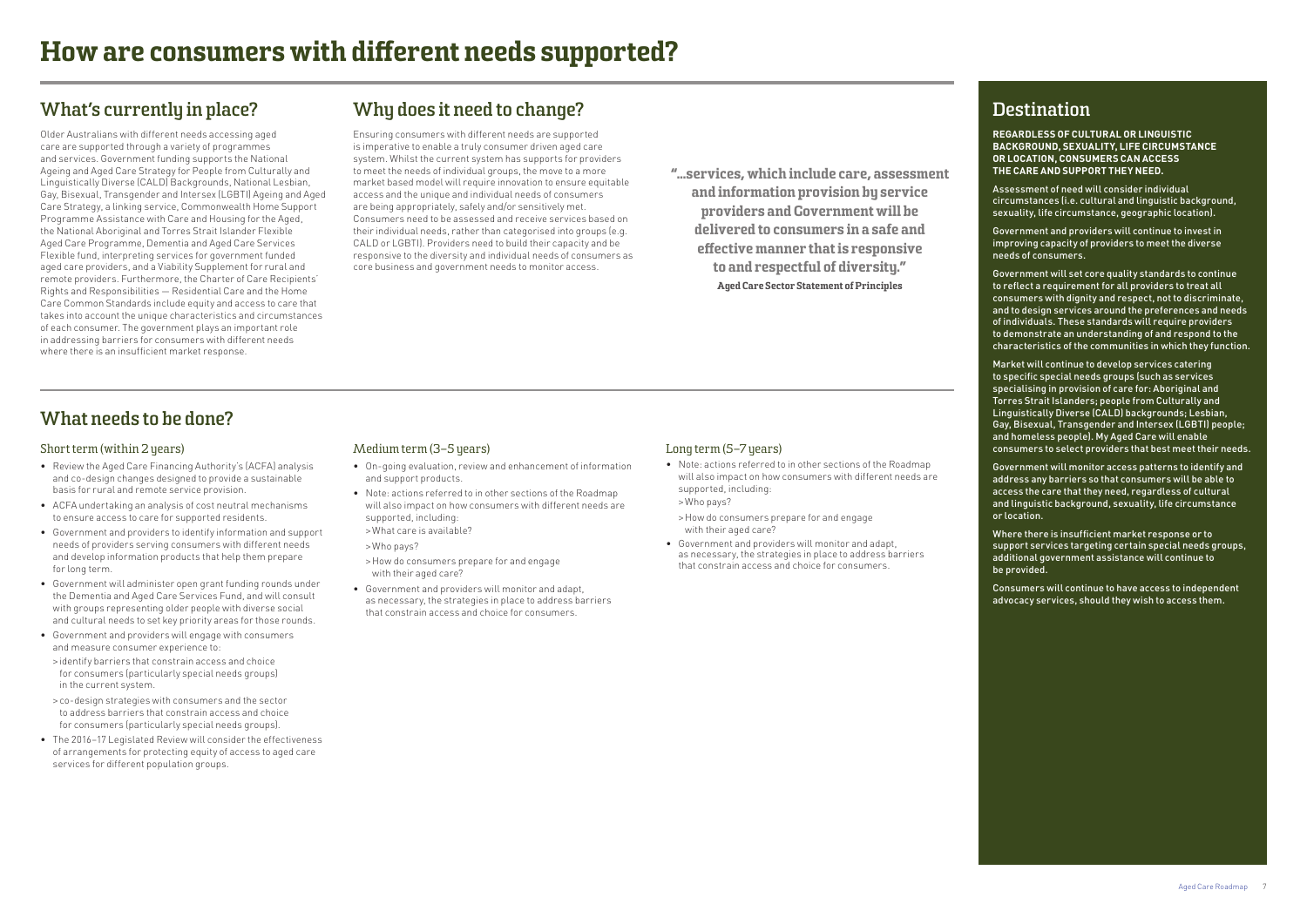"Fundamental reform is required to overcome the delays, discontinuities, constraints and shortages that currently exist, and to respond to future challenges... an increasing incidence of age-related disability and disease, especially dementia." Caring for Older Australians, Productivity Commission Report, 2011

### **Destination**

**THE COMMUNITY IS DEMENTIA AWARE AND DEMENTIA CARE IS INTEGRATED AS CORE BUSINESS THROUGHOUT THE AGED CARE SYSTEM.**

People with dementia are valued and respected, including their rights to choice, dignity, safety (physical, emotional and psychological) and quality of life. They (together with their carers and families) have access to competent, affordable, timely care and support services.

People with dementia, their carers and families receive care and support services when needed without discrimination. Social participation is actively supported, and an approach that promotes enablement, wellness and inclusion is adopted.

Consumers and family members will be encouraged and supported to have conversations early regarding their aged care plan/wishes.

Providers have good dementia awareness and are able to identify and appropriately refer consumers requiring dementia support — dementia is core business.

Government will facilitate the sharing of information to support providers to build capacity and to promulgate and design quality models of dementia care based on evidence/research. This is in recognition of the growing need for dementia awareness across aged care and the lack of consensus regarding best practice care models.

Where there is insufficient market response or to support services targeting people with dementia, additional Government assistance will continue to be provided.

The assessment process (described above under Assessment) will take into account the impact of dementia on the care needs of consumers. Informal carers are supported and integrated as partners in care.

The system is equipped to meet the needs of current consumers and the increasing demand it will face in the future.

Care and treatment of people with dementia will include the identification and management of triggers or unmet needs to prevent and/or manage the Behaviour and Psychological Symptoms of Dementia (BPSD).

People with dementia exhibiting BPSD will have a comprehensive assessment by an appropriately skilled and resourced care team so that tailored strategies are developed to identify the consumer's needs to prevent and/or manage BPSD.

All dementia related activities including policies and practices adopt an evidence-based and consumer-centred approach. Areas where the evidence base is inadequate are prioritised for future research.

Government will continue to provide funding for dementia research.

### <span id="page-7-0"></span>**What's currently in place?**

Government funds a suite of mechanisms to provide support to people with dementia and their carers, as well as aged care providers. These programmes represent a small proportion of the broader support available to all people, including those with dementia and their carers, through the aged care system. The National Framework for Action on Dementia 2015–2019 (the Framework) presents seven priority areas for action to reduce the risk of dementia and improve outcomes for people with dementia and their carers. The Framework draws on current evidence to promote dementia friendly societies and delivery of consumer-focused care.

### **Why does it need to change?**

After the age of 65 the likelihood of developing dementia doubles every five years. Around 70 per cent of Australians with dementia are living in the community. Over 53 per cent of people living in aged care homes have a diagnosis of dementia. Dementia has a profound life-changing impact — not only on the person with dementia, but their family members, friends and carers. Dementia is one of the major reasons why older people enter residential aged care or seek assistance to continue to live in their own homes.

There is the need to build capacity to ensure all providers are skilled at providing appropriate services for people with dementia, given the current prevalence of dementia in Australia and the projected rise in the future. In addition, a lack of awareness and understanding of dementia contributes to communities functioning in a way that is not always inclusive of people with dementia and their carers.

### **What needs to be done?**

### Short term (within 2 years)

- Government to undertake analysis of Dementia Programmes, and consolidate and simplify the existing programme structure, addressing duplication and overlap.
- Government and providers to:
- > identify information and support needs of people with dementia and their informal carers; and
- > develop information products that help people prepare for the long term and provide these resources through a one-stop-shop.
- Government will administer open grant funding rounds under the Dementia and Aged Care Services Fund, and address a range of dementia specific needs through setting key priority areas for those rounds.
- The 2016–17 Legislated Review will consider the effectiveness of arrangements for protecting equity of access to aged care services for different population groups.

#### Medium term (3–5 years)

- Dementia is core business in aged care. Aged care providers ensure they have an appropriately knowledgeable and skilled workforce to deliver quality care to people with dementia.
- Services are provided within a consumer-directed care philosophy, delivered in a person-centred way where individual needs and preferences are identified and met where possible.
- Government supports and facilitates the sharing of information about quality dementia care models between providers.
- Government (Commonwealth and state/territory) agree to increase the number of specialist dementia care units for people with extreme and very severe behavioural and psychological symptoms associated with dementia.

### Long term (5-7 years)

• Government and providers continue to work together to ensure dementia care is evidence based, and research knowledge is translated into care in a timely manner resulting in improved quality of services.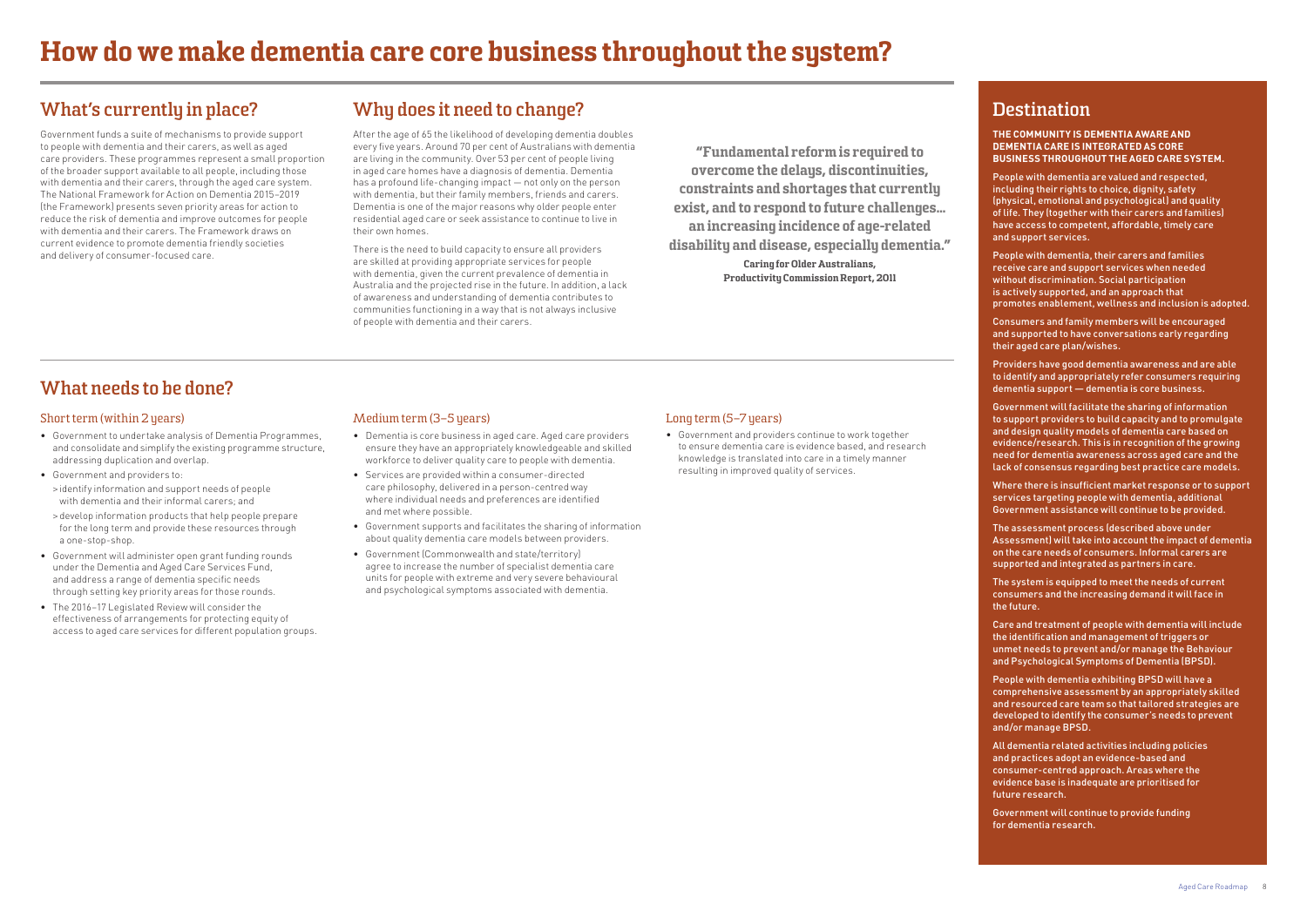"Consumers will have access to the care they need when and where they need it..." Aged Care Sector Statement of Principles

### **Destination**

**A SINGLE AGED CARE AND SUPPORT SERVICE SYSTEM THAT IS MARKET-BASED AND CONSUMER-DRIVEN, WITH ACCESS BASED ON ASSESSED NEED.**

Consumers assessed with having care needs will be able to access appropriate care.

The market will determine the nature, location and quantity of services. Government will no longer regulate the number or distribution of services.

Consumers will be able to choose:

- the setting (e.g. at home or in a residential setting); and
- type of care and support they will access.

Providers have greater flexibility and incentive to develop innovative and responsive services that respond to consumer needs and expectations including episodic, early intervention and restorative care programmes.

Where there is insufficient market response, additional government assistance will continue to be provided.

### <span id="page-8-0"></span>**What's currently in place?**

More than one million people currently receive aged care services in Australia, with the vast majority receiving support at home. Currently aged care is a complex, siloed system, with multiple government defined care types. These include basic home support and assistance (e.g. meals, transport, home maintenance), restorative type care, as well as ongoing support, personal and clinical care. Care can be provided in a person's home, in community settings, or in a residential setting. Aged care services and care types are rationed, with Government determining the overall supply and distribution through the use of population-based service provision target ratios (growing from 113 places for every 1,000 people aged over 70 years to 125 places by 2021–22) and the allocation of grants. Government has a role in providing assistance to address insufficient market response, through flexible funding streams and capital grants. However, as with the rest of the system, these are limited.

### **Why does it need to change?**

Older Australians want more control, choice and better access to the services they need. Most people want to remain in their own homes for as long as possible.

By 2050, over 5 million older Australians will access aged care services. The current complex system contains care types which act independently of each other, as a result of fixed care settings and funding streams. This restrains the ability for a consumer to easily transfer between and choose services they need, and restricts smooth transition throughout the aged care system as their care needs change. Australia needs a single aged care and support system where consumers have choice and control and can access services as they need them, whether this be on a short term, episodic or ongoing basis. Regulating supply through the distribution, location and quantity of services impacts on consumer choice. There is the need to ensure equitable access and flexibility of location and supply of services. A market based aged care system, with no silos based on care settings and funding streams, can more efficiently deliver appropriate care and support to everyone with an assessed need.

### **What needs to be done?**

#### Short term (within 2 years)

- Government will reduce controls on distribution of places (e.g. by simplifying the current process for transferring allocated and provisionally allocated places between approved providers).
- Develop robust modelling for estimating future demand, in conjunction with financial modelling and the 2016–17 Legislated Review.
- Reduce the red tape associated with managing residential aged care provisionally allocated places.
- Conduct sector modelling and consult with sector as part of investigation of transition to a single service system.
- Pilot Aged Care Approvals Round (ACAR) with minimal regional restrictions. Categories may include: • > adequately bedded;

• > close to benchmarks with some growth; and • > under bedded.

- Allow movement of residential places between regions (under current legislation) while ensuring protection for regions that are significantly under planning benchmarks.
- Grow the number of Home Care places (10%) faster than the growth of population of people aged over 70 (4%).
- Providers no longer have to apply for home care places through the ACAR. However, supply cap remains.
- Home Care Package (HCP) consumers can choose any approved provider to deliver their care, and have more choice about what services they receive. Packages will be portable allowing consumers to change their service provider.
- Monitor the impacts of consumer directed care and package portability on consumers to identify benefits and respond to any unintended consequences.
- Implement change management project to support the Commonwealth Home Support Programme (CHSP) sector to implement and build on wellness approaches across their organisations at both business practice and service delivery levels.
- New Short Term Restorative Care (STRC) Programme established and allocation of places commence.
- Consider future policy, taking into account Aged Care Financing Authority analysis regarding the issues affecting the financial performance of providers operating in rural and remote locations.

#### Medium term (3–5 years)

- Allow home care consumers choice to receive home care payments directly or to direct payments to third parties of choice (e.g. service provider/s or care coordinator).
- Monitoring of unmet demand and supply patterns to help inform timing and sequencing of uncapping supply, with a decision to be made in 3–5 years.
- No ACAR for residential places (funding follows consumer).
- HCP and CHSP combine to form an integrated care at home programme.
- There will be:
- > predominantly individualised funding that follows the consumer;
- > additional government assistance where there is insufficient market response; and
- > block funding (e.g. grants to providers) where considered most appropriate/efficient.
- Some of the key issues to be considered in the development of an integrated care at home programme include: • > eligibility and assessment;
- > linkage of funding to consumer needs;
- > user contributions and fees;
- > requirements for service providers;
- > balance between individualised funding and block funding;
- > implications for quality, complaints and compliance processes;
- > interface with other programmes, e.g. National Disability Insurance Scheme, health services and programmes administered by the Department of Veterans' Affairs; and
- > change management and transitional arrangements.
- Providers will review and adapt their business models to respond to consumer preferences under an integrated care at home programme.
- A consistent national approach to prioritising access to care at home developed in consultation with the aged care sector.
- STRC places continue to be allocated.
- Review STRC and Transition Care Programme (TCP) policy frameworks in line with how they sit as part of or alongside a single subsidy system.

### Long term (5-7 years)

- Seamless movement between home based and residential care with true consumer choice of care and provider across the spectrum.
- Uncap supply.
- Remove distinction between care at home and residential care, creating a single aged care system — agnostic as to where care is received.
- Implement outcomes of the review of the STRC Programme and TCP.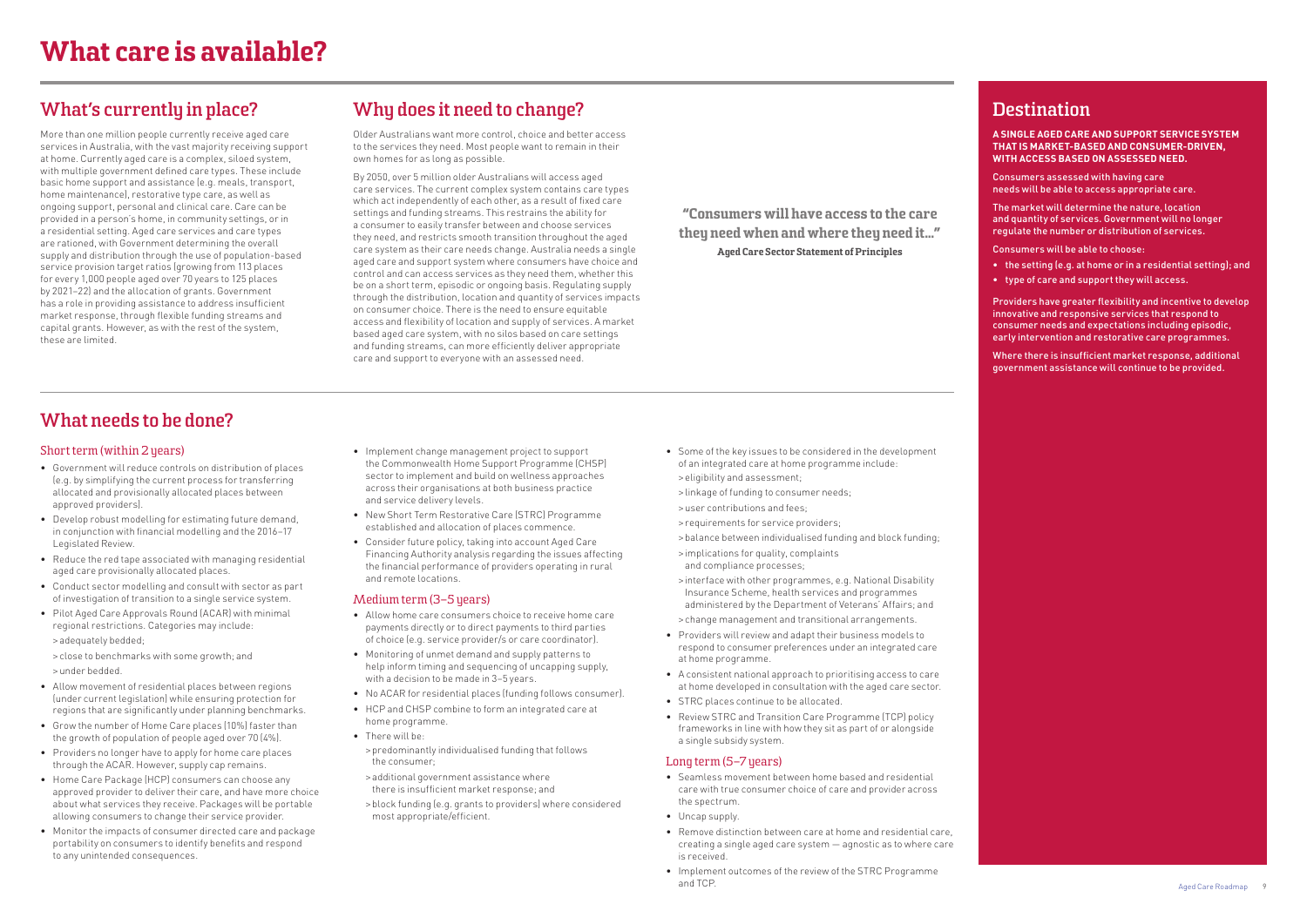"Contestability of delivery will promote quality, productivity, efficiency, innovation and value for money services that are responsive to consumer needs and preferences." Aged Care Sector Statement of Principles

### **Destination**

**A SINGLE PROVIDER REGISTRATION SCHEME THAT RECOGNISES ORGANISATIONS REGISTERED OR ACCREDITED IN SIMILAR SYSTEMS, AND THAT HAS A STAGED APPROACH TO REGISTRATION DEPENDING ON THE SCOPE OF PRACTICE OF THE PROVIDERS.**

There will be a sustainable and vibrant market which is responsive to the diversity of consumer needs and delivered by a range of providers, underpinned by a regulatory approach that encourages investment.

There will be a provider registration scheme.

Providers will be registered where such registration is necessary to ensure appropriate consumer protections and adequate care of the consumer.

Providers who are an incorporated entity can apply to be registered with government. This will enable an approach that reduces duplication with corporate law.

Providers must be registered/mutually recognised to receive consumers' government contributions.

There will be different categories of registration (scope of practice) for example:

- short term restorative care;
- care co-ordination /case management;
- clinical and personal care;
- services with an accommodation component; and
- financial services (holding payments in trust).

There will be capacity for "mutual recognition" of providers with similar registration/accreditation systems for particular categories of registration where it is the provider's traditional scope of practice.

Registered providers must adhere to provider responsibilities, and meet core standards based on their registration category, set by government (refer to Quality).

Consumers can spend their personal contributions with any registered provider or private provider.

Consumers can spend their government contribution with any registered provider.

Only registered providers and providers with "mutual recognition" can list on My Aged Care.

### <span id="page-9-0"></span>**What's currently in place?**

Three distinct markets currently exist.

- 1. A government funded market that requires potential providers to undergo an approval process to be eligible to provide care. Funding flows directly from government to providers on behalf of eligible consumers within the government funded market.
- 2. A mixed market where providers can deliver services to self-funding consumers as well as government funded consumers.
- 3. A private market of aged care services operates outside of aged care specific regulation and only for self-funded consumers.

The Aged Care Financing Authority will continue to have a monitoring role on the impact of funding and financing arrangements on the viability and sustainability of the sector. Government will then consider how it responds to areas of concern.

### **Why does it need to change?**

Providers currently have to undergo significant competitive application processes to become an approved provider, and then be allocated places. This has limited the breadth of the provider pool, and consequently the choice of providers available to consumers. The system has unnecessary red tape which creates barriers to entry so suitable providers aren't able to participate. A system that is easier for providers to enter the market in the way they want offers greater diversity and choice. This will drive competition, increase innovation and responsiveness to the diversity of consumer's needs.

An aged care system which is market based, where supply and distribution of aged care services and care types are no longer regulated requires significant reconsideration of the approval process for entities who wish to provide accommodation, and/or care and support for older Australians.

### **What needs to be done?**

#### Short term (within 2 years)

- Review suitability criteria for organisations seeking to become approved providers (update, make more appropriate and reduce unnecessary red-tape): • > amend 8.3 of the Aged Care Act 1997.
- Implement a streamlined process for approved providers of one type of care to apply to provide another type of care.
- Transition full funding, policy and operational responsibility for Victorian Home and Community Care (HACC) services to the Commonwealth by 1 July 2016.
- Develop criteria for Commonwealth Home Support Programme (CHSP) providers to become approved providers under the Aged Care Act 1997.
- Scope changes that will be required to move 'approved provider' to 'registered provider' status.

#### Medium term (3-5 years)

- Preparation and 'Go live' for new aged care legislation to support integrated care at home programme: • > establish categories of registration for providers (to replace approved provider processes);
- > streamline and review provider responsibilities to align with new registration categories;
- > establish new compliance pathways (consistent with changed provider responsibilities); and
- > across all aged care providers, distinguish which services will require registration.
- Transition full funding, policy and operational responsibility for WA HACC services to the Commonwealth.
- CHSP providers and home care providers become 'care at home' approved/registered providers.

### Long term (5-7 years)

- Transition remaining approved providers to registered providers.
- Develop and implement capacity for "mutual recognition" of similar registration/accreditation systems.
- Noting that in order to ensure appropriate consumer protections for the consumer:
- > government would need to be satisfied that the 'other' standards are broadly equivalent to standards established under aged care legislation; and
- > the relevant professional association who had responsibility for accrediting and monitoring the 'other' standards would be willing to take action against those standards if government felt regulatory and/or compliance action was required.
- Monitor and refine registration categories as required.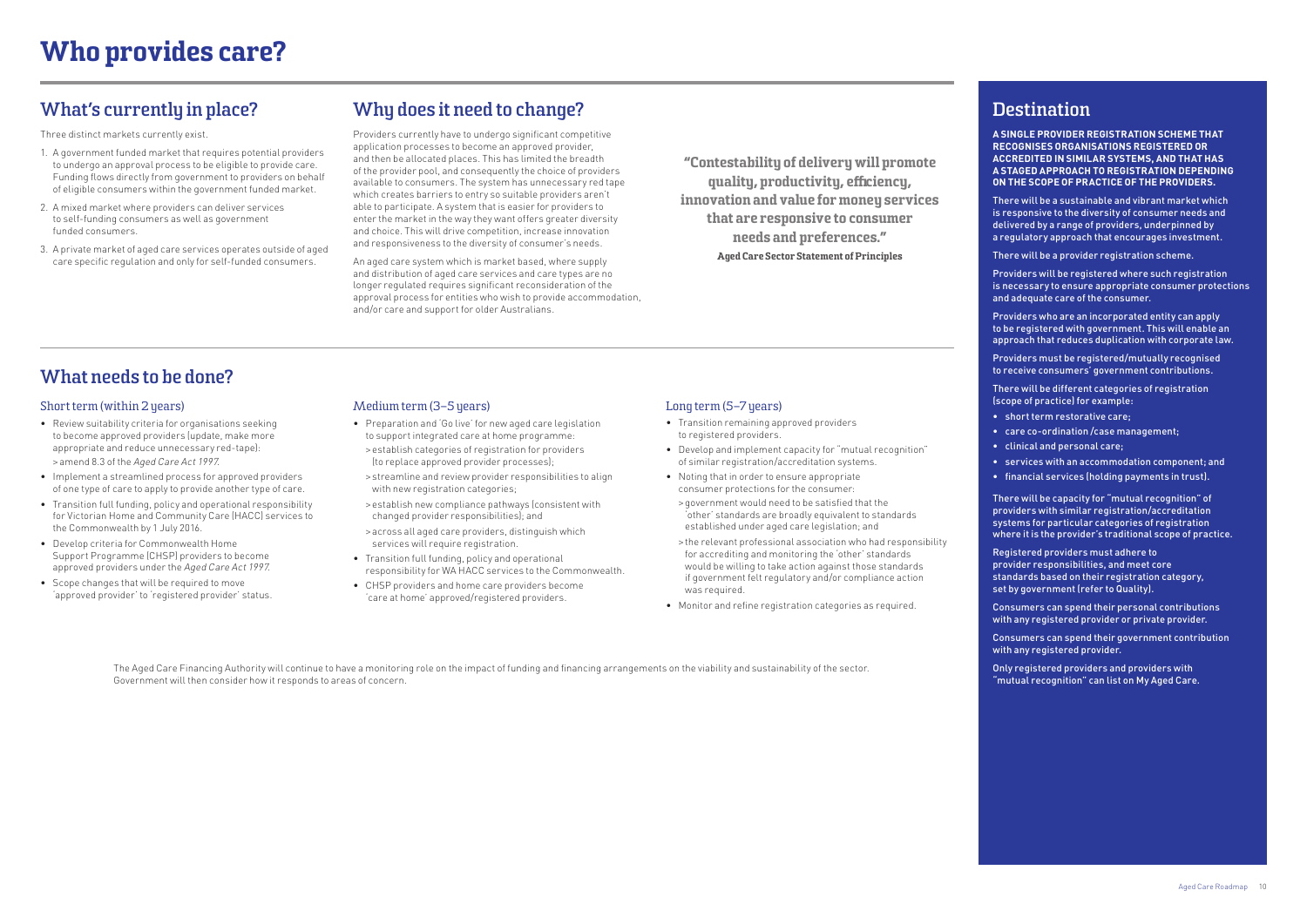"Consumers will be responsible for meeting some of the costs of their care… where they have the financial means to do so... Financing and funding arrangements will enable efficient aged care services to thrive while being financially sustainable for Government and the public, private and not-for-profit providers who deliver programmes." Aged Care Sector Statement of Principles

## **Destination**

- **SUSTAINABLE AGED CARE SECTOR FINANCING ARRANGEMENTS WHERE THE MARKET DETERMINES PRICE, THOSE THAT CAN CONTRIBUTE TO THEIR CARE DO, AND GOVERNMENT ACTS AS THE'SAFETY NET' ANDCONTRIBUTES WHEN THERE ISINSUFFICIENT MARKET RESPONSE.**
- **Accommodation and everyday living costs (residential care only)** Consumers are primarily responsible for their accommodation and everyday living costs, as they have been throughout their lives.
- Providers will set and publish their price for accommodation and everyday living costs. These prices will take account of the costs of maintaining, renewing and expanding their capital stock.
- Government will set and publish a reasonable market informed price for accommodation and everyday living costs for low means consumers accessing residential care. The price may vary, for example, based on the geographical location of the consumer.
- Consumers will be able to compare and negotiate the price that they pay for accommodation and living costs with their preferred provider.
- Government will not regulate provider prices or what consumers choose to pay for accommodation and everyday living.
- For consumers with limited means, government will contribute to the cost of the consumer's accommodation and everyday living based on the reasonable market informed price and the consumer's ability to pay.
- The market will provide an expanded range of financial products to provide flexible ways for people to pay for their aged care.
- Where consumers have negotiated to pay a lump sum (bond) with a provider, there will continue to be protections in place for consumers. This will include a combination of prudential regulation and a means for refunding lump sums in the event that a provider defaults on repayment. The means for doing this will be determined through the 2016–17 Legislated Review.
- The nature and degree of regulation of accommodation payments will be determined through the 2016–17 Legislated Review.
- In addition to consumer contributions, providers' capital needs will continue to be funded through debt and equity markets.
- Where there is a service need and insufficient market response,
- additional government assistance may contribute to capital costs.

**Care and support**  means to meet their costs.

- Consumers are best placed to determine how their needs will be met.
- Providers will set and publish their price for care and support.
- Government will set and publish reasonable market informed prices for care and support based on levels of need.
- Government will contribute to the cost of a consumer's care and support based on the reasonable market informed price and the consumer's ability to pay.
- Consumers will decide how much they personally contribute to their care and support costs.
- Government will not regulate provider prices or what consumers choose to pay for care and support.
- Consumers will be able to compare prices and negotiate the price that they pay for care and support with their preferred provider/s. An expanded range of financial products will be available to provide flexible ways for people to pay for their aged care and use their
- Consumers will be able to use their government contribution with any registered provider/s to purchase care and support of their choice, but will not be able to spend any government contribution on excluded items. Consumers can also purchase care and services from any provider/s using their personal contributions.
- Where there is insufficient market response, or to support services targeting certain 'special needs' groups, additional government assistance will continue to be provided.
- **For both accommodation and everyday living costs (residential care only)**
- New payment arrangements that will enable consumers to direct government and personal contributions to their provider/s of choice.

**and care and support:**

## <span id="page-10-0"></span>**What's currently in place?**

Consumers are primarily responsible for their accommodation and everyday living costs, as they have been throughout their lives. Generally, consumer contributions are capped by government. Government provides support for accommodation and living costs on behalf of low means residents. Providers are generally responsible for sourcing capital finance and rely heavily on lump sum deposits from consumers. Government guarantees the repayment of consumers' lump sums should an aged care home be unable to refund these. Contributions are not currently based on ability to contribute. Care costs are paid for by government (through subsidies/block-funding), and consumers (based on assets, and/or income, and provider determined fees). The respective contributions of each party vary greatly depending on the care type and do not consistently take account of consumers' capacity to contribute to the costs of their care.

### **Why does it need to change?**

A fiscally sustainable aged care system requires consumers to contribute to their care costs where they can afford to do so. The increasing population of older people who are living longer necessitates an aged care system that is sustainable into the future. The system will need to continue to rely on consumers' contributions, as an increasing source of funding. Fees and payments need to be transparent to consumers and matched to the services they receive, with a range of financing mechanisms to allow consumers to use their assets more effectively.

## **What needs to be done?**

### Short term (within 2 years)

- For both accommodation and everyday living costs (residential care only) and care and support:
- > Financial modelling of future cost to consumers, providers and government under various scenarios, including consumer fee scenarios.
- >Determine the market informed price that government is prepared to pay (through the 2016–17 Legislated Review or other process including Aged Care Funding Authority (ACFA)).
- > Identify and assess options for securing the development of affordable home equity release and other financial products to facilitate consumer contributions.
- > Monitoring of impacts of fees arrangements by ACFA.
- > Change official aged care regulatory concepts and language away from 'subsidies to providers' to 'government contributions for consumers'.
- > ACFA to report on funding, financing and pricing issues to inform the 2016–17 Legislated Review.

### **Accommodation**

- Include rental income in means testing arrangements for residents who pay their accommodation costs by periodic payments to align with the arrangements that currently apply to those residents who pay via a lump sum.
- The 2016–17 Legislated Review will consider: • > the effectiveness of means testing arrangements for aged care services, including an assessment of an alignment of charges across residential care and home care services.
- > the effectiveness of arrangements for regulating prices for aged care accommodation.

### **The Bond Guarantee Scheme**

- ACFA project to examine alternative arrangements to the Bond Guarantee Scheme to inform the 2016–17 Legislated Review.
- The 2016–17 Legislated Review will consider the effectiveness of arrangements for protecting refundable deposits and accommodation bonds.

#### **Care and support**

- ACFA project to consider cost neutral mechanisms to ensure access to care for supported residents.
- The 2016–17 Legislated Review will consider the effectiveness of means testing arrangements for aged care services, including an assessment of an alignment of charges across residential care and home care services.

### Medium term (3–5 years)

For both accommodation and everyday living costs (residential care only) and care and support:

- New financial products available to support consumer choice (e.g. home equity release).
- Measures are in place to enable continued access to care and accommodation by vulnerable consumers (low means, special needs, people with dementia, as under the Aged Care Act 1997).

#### **The Bond Guarantee Scheme**

• Reform or replace the Bond Guarantee Scheme in response to the findings of the 2016–17 Legislated Review.

#### **Care and support**

• Integrate fee arrangements for home care and Commonwealth home support as part of the intended 2018 consolidation of the Home Care Packages Programme and the Commonwealth Home Support Programme.

### Long term (5-7 years)

- Means test all income and all assets and treat them equally.
- Re-calibrate consumer contributions in line with capacity to pay.
- Ensure measures are in place to enable continued access to care and accommodation by vulnerable consumers.

#### **Care and support**

• Align consumer subsidies for care and support in residential with those for home care for people with the same assessed care needs.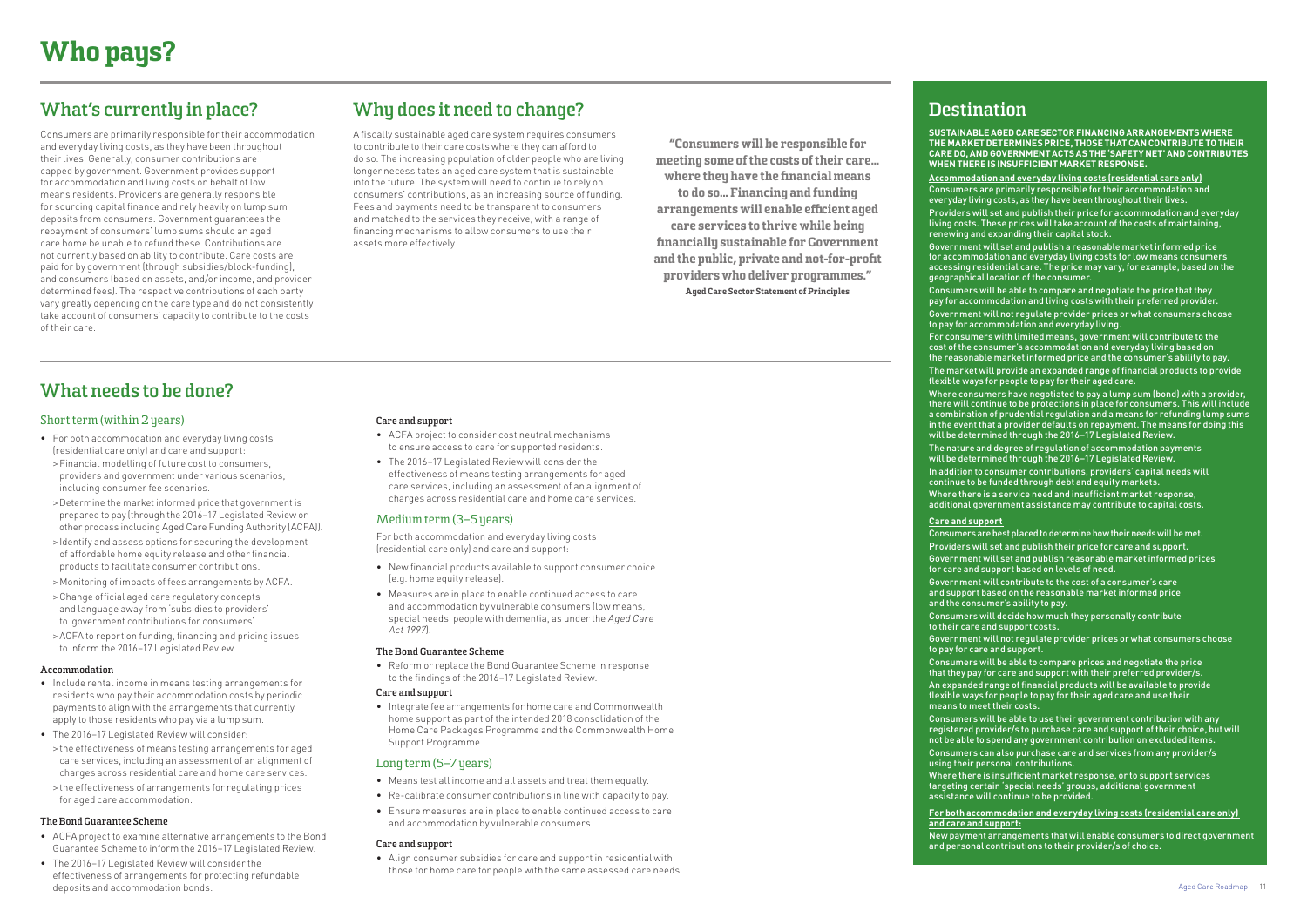"An appropriately skilled workforce will deliver quality care and services that are evidence-based. Informal carers play a vital role in providing support to people who receive aged care services and ensuring the sustainability of the aged care system…" Aged Care Sector Statement of Principles

### **Destination**

**A WORKFORCE THAT IS WELL-LED, WELL-TRAINED, AND ADEPT AT ADJUSTING CARE TO MEET THE NEEDS OF OLDER AUSTRALIANS.**

The workforce considers aged care a desirable and rewarding place to work.

Government will manage a national carer gateway which will provide a recognisable source of clear, consistent and reliable information that will help carers navigate the system of support and services available.

Permanent linkages exist between the national carer gateway and My Aged Care.

The work of unpaid carers is recognised and supported.

Providers will continue to have responsibility for attracting and maintaining a well-led, flexible and responsive workforce to provide care for consumers, with career pathways.

The aged care industry develops and sustains a good reputation as an employer in the care and community services spaces, supported through the work of peak organisations and provider reputation.

Providers will have a leading role in creating networks and sustaining partnerships between the industry and vocational and higher education, research organisations and employment sectors to boost supply and meet demand.

Government policies and programmes in relation to mainstream activities, including education, employment and immigration will consider the needs of the care industries (i.e. aged care, disability, health).

Where government is setting prices (e.g. low means), government will ensure that prices are sufficient to enable an efficient provider to offer viable service, including to attract and retain an effective and appropriate workforce.

Volunteers will continue to have a role. The regulatory regime will not include unnecessary roadblocks.

### <span id="page-11-0"></span>**What's currently in place?**

The aged care system is supported by formal and informal (families, friends, neighbours, carers and volunteers) workforce groups, each playing an important role in providing care and support. Of these groups, informal carers provide the majority of care for older Australians. While providers are responsible for attracting and maintaining the formal aged care workforce, both government and providers have roles in delivering a workforce of sufficient quality and quantity. Funding of vocational and higher education opportunities is provided. Government is currently establishing priorities to recognise, support and sustain the critical work of carers.

A national carer gateway that includes a website, service finder and national contact centre is in place to support carers.

### **Why does it need to change?**

Over the next 35 years, it is expected that the aged care workforce will need to nearly triple in size in order to be able to continue to provide support for consumers of aged care. As demand for aged care services increases, so will demand for a well-trained, responsive and diverse aged care workforce. With the predicted decline in the informal carers' workforce coinciding with an increased demand for aged care services, people will have to rely more heavily on formal aged care services, resulting in increased pressure on the system.

Government and providers will need to work collaboratively in order to address the challenges facing the aged care workforce into the future. Clearer roles for government and the aged care sector are necessary, with government focussed on ensuring major policy levers (e.g. education, employment, immigration) consider the needs of care industries. Measures will need to be in place to support and recognise the importance of informal carers, and continue to help ensure families undertake a caring role that suits them.

### **What needs to be done?**

### Short term (within 2 years)

- Development of the Integrated Plan for Carer Support Services.
- Establish links between the national carer gateway and My Aged Care such that they complement each other.
- Clarify the roles of government and providers on workforce matters to enable a strong shared understanding of the workforce needs of the future and who is responsible for meeting them.
- Target the flexible funds to priorities designed to support the workforce in a changing industry and consumer landscape.
- Embed a strong performance culture in future grants rounds.
- Develop mechanisms to improve the quality of student placements in aged care, covering vocational and higher education.
- Leverage specific government programmes that will boost workforce supply.
- Utilise migration to improve workforce supply.
- Influence higher education to be more inclusive of aged care issues in courses (i.e. to include as mandatory content).
- The 2016–17 Legislated Review will consider the effectiveness of workforce strategies in aged care services, including strategies for the education, recruitment, retention and funding of aged care workers.

#### Medium term (3-5 years)

- Implement the practical actions identified in the Integrated Plan for Carer Support Services to recognise, support and sustain the vital work of unpaid carers.
- In line with the roles agreed to in the short term, government and providers will:

• > develop career structures and pathways within aged care and across care and community services sectors;

- > build the skills, capability and knowledge of the workforce to enable flexibility and responsiveness in providing care for consumers; and
- > make use of digital and electronic supports for the workforce to improve productivity and consumer choice, particularly in regional, rural and remote areas.

#### Long term (5–7 years)

• Implement the practical actions identified in the Integrated Plan for Carer Support Services to recognise, support and sustain the vital work of unpaid carers.